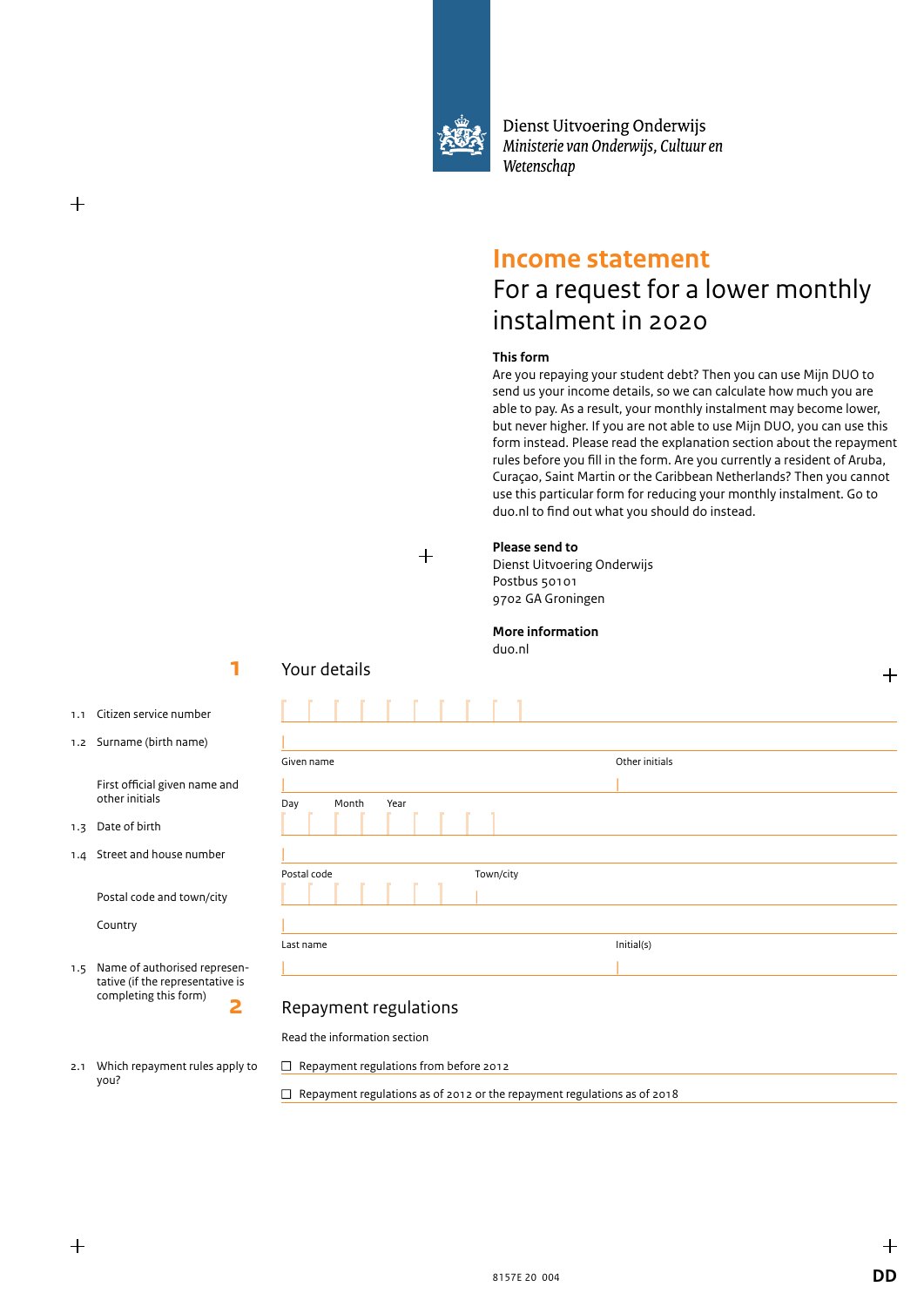## Your partner

**3** 

Read the explanation section

|                                                                                                                                                                                                                                                            | 3.1 Are you married or have you                                                                       | Day<br>Month<br>Year<br>So to question 3.6<br>$\Box$ Yes, since                                                                                                                                                |  |  |  |  |
|------------------------------------------------------------------------------------------------------------------------------------------------------------------------------------------------------------------------------------------------------------|-------------------------------------------------------------------------------------------------------|----------------------------------------------------------------------------------------------------------------------------------------------------------------------------------------------------------------|--|--|--|--|
|                                                                                                                                                                                                                                                            | entered into a registered part-<br>nership?                                                           | $\Box$ No                                                                                                                                                                                                      |  |  |  |  |
|                                                                                                                                                                                                                                                            | 3.2 Do you live at the same address                                                                   | $\Box$ Yes                                                                                                                                                                                                     |  |  |  |  |
|                                                                                                                                                                                                                                                            | with someone else?                                                                                    | $\Box$ No $\triangleright$ You do not have a (tax) partner. Go to question 4.                                                                                                                                  |  |  |  |  |
|                                                                                                                                                                                                                                                            |                                                                                                       | Day<br>Month<br>Year                                                                                                                                                                                           |  |  |  |  |
| 3.3                                                                                                                                                                                                                                                        | Do you have a cohabitation<br>agreement?                                                              | Go to question 3.6<br>$\Box$ Yes, since                                                                                                                                                                        |  |  |  |  |
|                                                                                                                                                                                                                                                            |                                                                                                       | $\square$ No                                                                                                                                                                                                   |  |  |  |  |
| 3.4                                                                                                                                                                                                                                                        | Which of the following situations<br>applies or applied to you?                                       | $\Box$ We have a child together/one of us has acknowledged the child of the other person                                                                                                                       |  |  |  |  |
|                                                                                                                                                                                                                                                            |                                                                                                       | $\Box$ We participate together in a pension fund                                                                                                                                                               |  |  |  |  |
|                                                                                                                                                                                                                                                            |                                                                                                       | $\Box$ We own a house together                                                                                                                                                                                 |  |  |  |  |
|                                                                                                                                                                                                                                                            |                                                                                                       | $\Box$ A child of one of us lives at our joint address. In this situation you are not viewed as joint partners if one partner rents a<br>part of the house from the other, on the basis of a written agreement |  |  |  |  |
|                                                                                                                                                                                                                                                            |                                                                                                       | $\Box$ We are joint tax partners                                                                                                                                                                               |  |  |  |  |
|                                                                                                                                                                                                                                                            |                                                                                                       | $\Box$ None of these situations > You do not have a (tax) partner. Go to question 4.                                                                                                                           |  |  |  |  |
| 3.5                                                                                                                                                                                                                                                        | Since when does this situation<br>exists?                                                             | Day<br>Month<br>Year                                                                                                                                                                                           |  |  |  |  |
| 3.6                                                                                                                                                                                                                                                        | Only for repayment regulations                                                                        | $\Box$ Yes                                                                                                                                                                                                     |  |  |  |  |
|                                                                                                                                                                                                                                                            | from before 2012: do you wish<br>for your partner's income to be<br>taken into consideration as well? | $\Box$ No >Your repayment period will be extended by the number of months that you do not have the income taken into consideration. Go to<br>question 4.                                                       |  |  |  |  |
| 3.7                                                                                                                                                                                                                                                        | Details of partner:<br>Citizen service number                                                         |                                                                                                                                                                                                                |  |  |  |  |
|                                                                                                                                                                                                                                                            | Surname (birth name)                                                                                  |                                                                                                                                                                                                                |  |  |  |  |
|                                                                                                                                                                                                                                                            |                                                                                                       | Other initials<br>Given name                                                                                                                                                                                   |  |  |  |  |
|                                                                                                                                                                                                                                                            | First official given name and<br>other initials                                                       | Month<br>Year<br>Day                                                                                                                                                                                           |  |  |  |  |
| Date of birth                                                                                                                                                                                                                                              |                                                                                                       | .                                                                                                                                                                                                              |  |  |  |  |
| Income<br>4<br>Do you have a (tax) partner and is your partner's income taken into consideration in the calculation of your monthly instal-<br>ment? In that case also complete the right-hand column for your partner. Also read the information section. |                                                                                                       |                                                                                                                                                                                                                |  |  |  |  |
|                                                                                                                                                                                                                                                            |                                                                                                       |                                                                                                                                                                                                                |  |  |  |  |

- 4.1 Were you in 2018 and/or 2019, or are you in 2020 a single parent caring for children under the age of 18?
- 4.2 Did you have an income in The Netherlands in 2018?

| $\Box$ No           | No                  |
|---------------------|---------------------|
| $\Box$ Yes, in 2018 | $\Box$ Yes, in 2018 |
| $\Box$ Yes, in 2019 | $\Box$ Yes, in 2019 |
| $\Box$ Yes, in 2020 | $\Box$ Yes, in 2020 |

 $\Box$  Yes, I had income in 2018 from (social welfare) benefits,  $\Box$  Yes, my partner had income in 2018 from (social welfare) from wages or from (self-employed) entrepreneurship from wages or from (self-employed) entrepren

|   | Complete: income in The Netherlands | Complete: income in The Netherlands |
|---|-------------------------------------|-------------------------------------|
| € |                                     |                                     |
|   |                                     |                                     |

benefit, from wages or from (self-employed) entrepreneurship

<sup>n</sup> No **>** *Go to question 4.4* <sup>n</sup> No **>** *Go to question 4.4*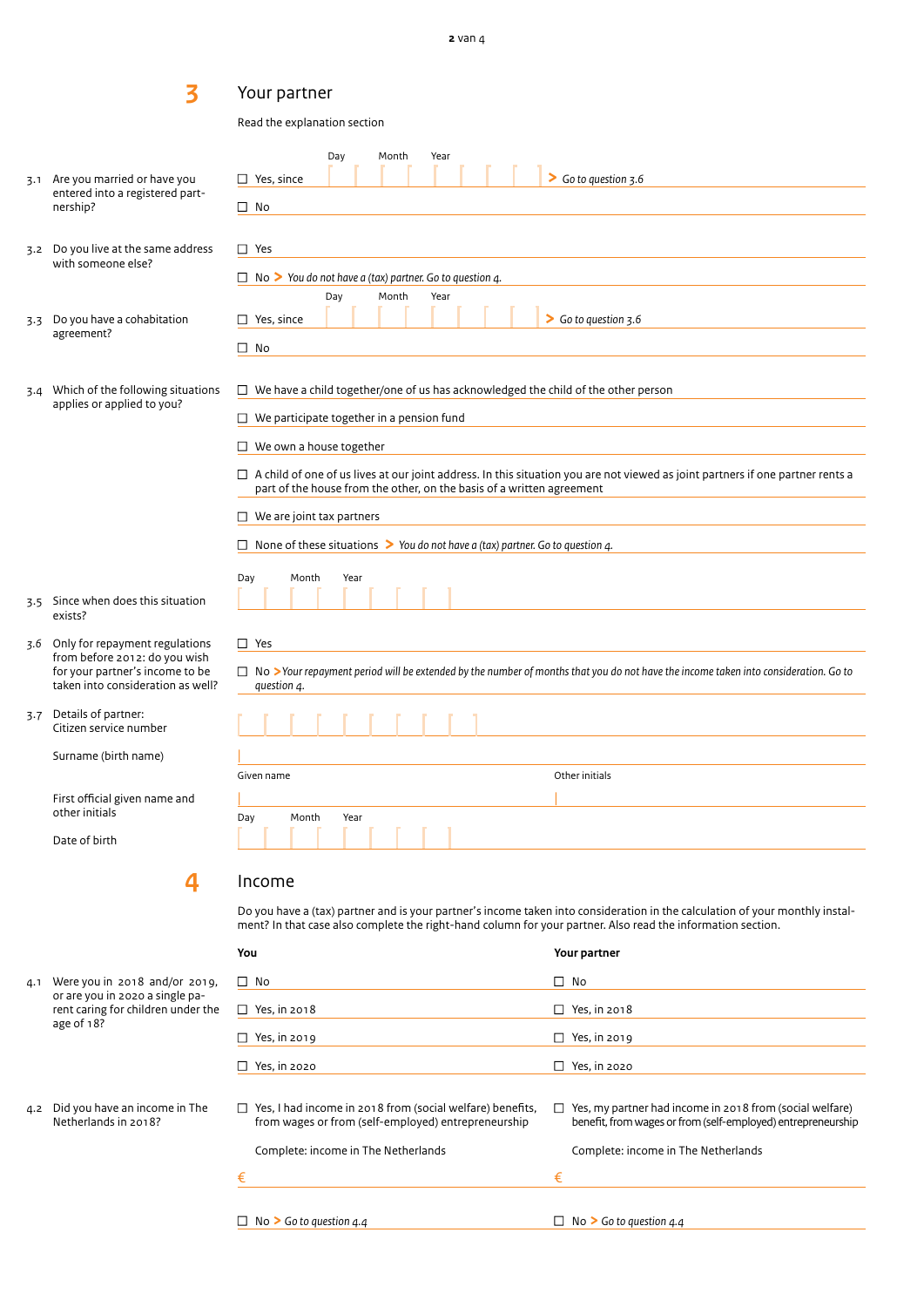$\Box$  Yes, in The Netherlands  $\Box$  Yes, in The Netherlands

#### 4.3 Have you declared this income?

- 4.4 Did you (partly) have an income outside The Netherlands in 2018?
- 4.5 In which country/countries did you have this income?
- 4.6 Have you declared this income?

5.1 Did your (joint) income fall by a minimum of 15 percent after 2018, or are you single and did your income fall below the minimum income after 2018?

**5** 

5.2 In which year is the fall in income expected to be largest?

## Estimate of income

Do you have a partner and is his/her income taken into consideration in the calculation of your monthly instalment? In that case also complete the column for your partner. Do not estimate your income too low. Holiday money and/or year-end bonus also count as income. For more information about deductions go to belastingdienst.nl. Refer to the table on page 4 to see which documents you need to enclose.

| You                                                                                                                                                                     |   |      | Your partner                                                                                                                                                                                      |        |  |
|-------------------------------------------------------------------------------------------------------------------------------------------------------------------------|---|------|---------------------------------------------------------------------------------------------------------------------------------------------------------------------------------------------------|--------|--|
| Income in the Netherlands                                                                                                                                               | € | 0.00 | Income in the Netherlands                                                                                                                                                                         | € 0.00 |  |
| Deduct: Balance of deductions                                                                                                                                           | € | 0,00 | Deduct: Balance of deductions                                                                                                                                                                     | € 0.00 |  |
| <b>Estimated income in The Netherlands</b>                                                                                                                              | € | 0.00 | <b>Estimated income in The Netherlands</b>                                                                                                                                                        | € 0.00 |  |
|                                                                                                                                                                         |   |      |                                                                                                                                                                                                   |        |  |
| Yes                                                                                                                                                                     |   |      | Yes                                                                                                                                                                                               |        |  |
| No. and not in The Netherlands either $\geq$ Enclose a<br>signed declaration in which you state how you were able to<br>provide for yourself in 2018. Go to question 7. |   |      | No. and not in The Netherlands either $\geq$ Enclose a<br>$\perp$<br>signed declaration in which you state how your partner was<br>able to provide for himself/herself in 2018. Go to question 7. |        |  |
| No                                                                                                                                                                      |   |      | No                                                                                                                                                                                                |        |  |

#### 6.1 What is your income in The Netherlands in the year you have filled in at question 5.2?

6.2 Did you (partly) have income outside The Netherlands in the year that you filled in at question 5.2?

| Yes, abroad                                                                                                                                                                                               | Yes, abroad                                                                                                                                                                                               |  |  |
|-----------------------------------------------------------------------------------------------------------------------------------------------------------------------------------------------------------|-----------------------------------------------------------------------------------------------------------------------------------------------------------------------------------------------------------|--|--|
| No                                                                                                                                                                                                        | п<br>No                                                                                                                                                                                                   |  |  |
|                                                                                                                                                                                                           |                                                                                                                                                                                                           |  |  |
| Yes $\triangleright$ Go to question 4.5                                                                                                                                                                   | Yes $\triangleright$ Go to question 4.5                                                                                                                                                                   |  |  |
| No. and not in The Netherlands either $\geq$ Enclose a<br>signed declaration in which you state how you were able to<br>provide for yourself in 2018. Go to question 7.                                   | No, and not in The Netherlands either $\geq$ Enclose a<br>signed declaration in which you state how your partner was<br>able to provide for himself/herself in 2018. Go to question 7.                    |  |  |
| $No > Go$ to question $5$                                                                                                                                                                                 | $No > Go$ to question $5$                                                                                                                                                                                 |  |  |
|                                                                                                                                                                                                           |                                                                                                                                                                                                           |  |  |
| Fill in: foreign income in the currency of the country<br>in question                                                                                                                                     | Fill in: foreign income in the currency of the country<br>in question                                                                                                                                     |  |  |
|                                                                                                                                                                                                           |                                                                                                                                                                                                           |  |  |
| Yes, in The Netherlands                                                                                                                                                                                   | Yes, in The Netherlands                                                                                                                                                                                   |  |  |
| Yes, abroad                                                                                                                                                                                               | $\Box$ Yes, abroad                                                                                                                                                                                        |  |  |
| $\sum$ Fnclose:<br>- the tax assessment of the foreign tax authority<br>- an annual statement or a declaration from the employer<br>and/or benefits agency, indicating the total income<br>abroad in 2018 | $\sum$ Fnclose:<br>- the tax assessment of the foreign tax authority<br>- an annual statement or a declaration from the employer<br>and/or benefits agency, indicating the total income<br>abroad in 2018 |  |  |
| No                                                                                                                                                                                                        | No<br>LΙ                                                                                                                                                                                                  |  |  |

# Fall in income

| $\Box$ Yes                        |
|-----------------------------------|
| $\Box$ No > Go to question $\Box$ |
|                                   |
| $\Box$ 2019                       |

 $\Box$  2020

**6**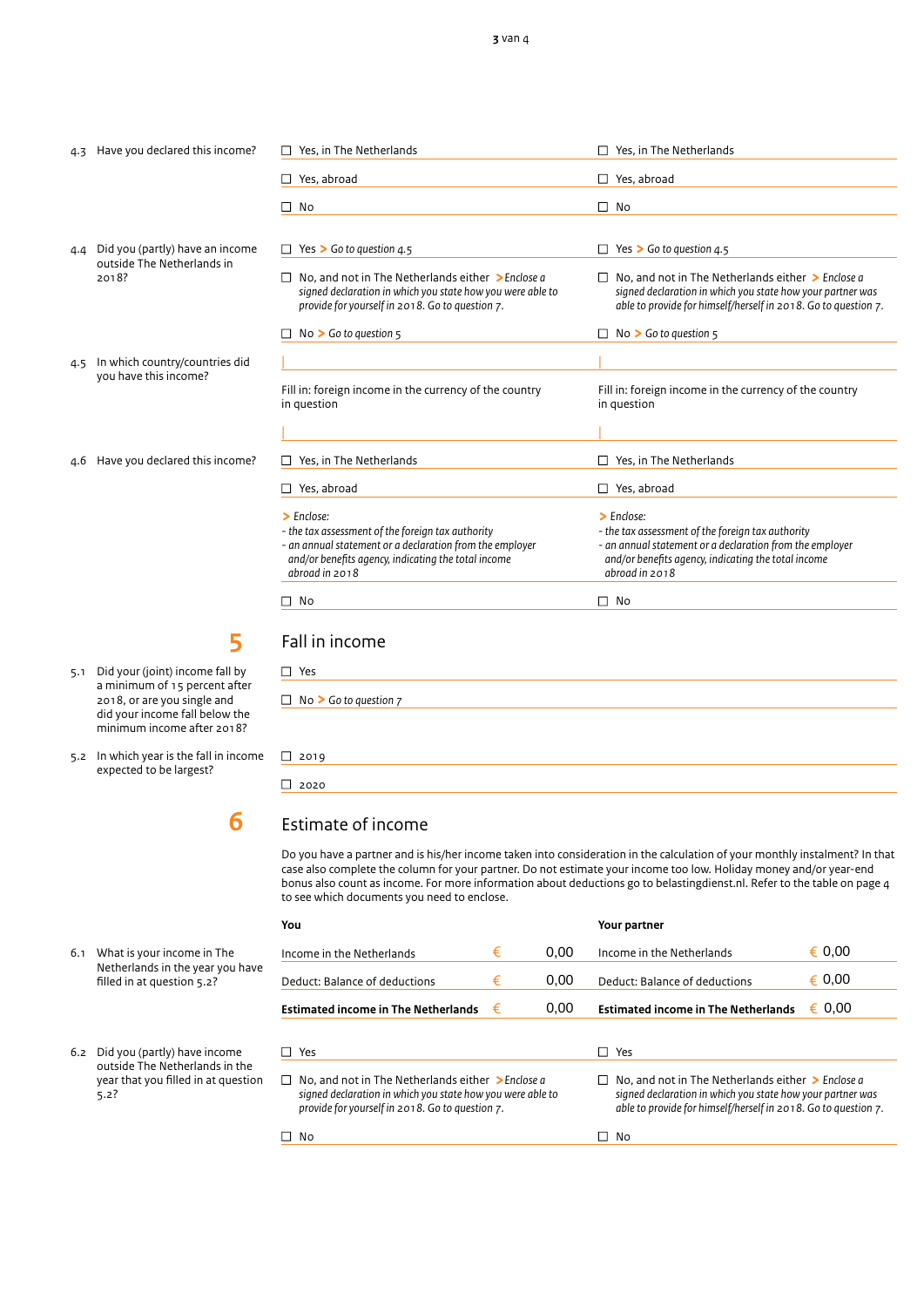6.3 In which country/countries did you have this income?

7.1 I hereby declare that I have completed this form in full and

truthfully

**7**

| Below make an estimate of your income outside<br>⋗<br>The Netherlands. Use the currency of the country in<br>question. Enclose documents on which the income<br>estimation is based. |      | Below make an estimate of your income outside<br>The Netherlands. Use the currency of the country in<br>question. Enclose documents on which the income<br>estimation is based. |  |  |
|--------------------------------------------------------------------------------------------------------------------------------------------------------------------------------------|------|---------------------------------------------------------------------------------------------------------------------------------------------------------------------------------|--|--|
| You                                                                                                                                                                                  |      | Your partner                                                                                                                                                                    |  |  |
| Income outside The Netherlands                                                                                                                                                       | 0.00 | 0.00<br>Income outside The Netherlands                                                                                                                                          |  |  |
| Deduct: Balance of deductions                                                                                                                                                        | 0.00 | 0.00<br>Deduct: Balance of deductions                                                                                                                                           |  |  |
| <b>Estimated foreign income</b>                                                                                                                                                      | 0.00 | 0.00<br><b>Estimated foreign income</b>                                                                                                                                         |  |  |

## Signing

Day Month Year Telephone number\* E-mail address\* |

Signature of debtor or authorised representative

## Checklist

|

- Have you answered the questions about your (joint) income in full?
- Have you enclosed all required documents?
- Have you provided your signature?

Do you wish to authorise someone to handle your affairs in Mijn DUO? Then you can arrange this simply via digid. nl/machtigen. DUO does not have access to an authorisation given via DigiD. This is why you must also complete the Machtiging/Authorisation form, and enclose it if you want your authorised representative to be able to obtain information about you by telephone or via e-mail. You can download this form from duo.nl.

## Required income documents

|                                                                                   | You submit your<br>tax return in The<br><b>Netherlands</b> | You submit your tax return<br>outside The Netherlands             | You do not submit a tax return                                                                                   |
|-----------------------------------------------------------------------------------|------------------------------------------------------------|-------------------------------------------------------------------|------------------------------------------------------------------------------------------------------------------|
| You have income in<br>The Netherlands                                             | No documents                                               | Copy of tax assessment/tax re-<br>turn from foreign tax authority | No documents                                                                                                     |
| You have income outside<br>The Netherlands                                        | No documents                                               | Copy of tax assessment/tax re-<br>turn from foreign tax authority | Copy of annual statement(s) or<br>declaration(s) from employers                                                  |
| You have no income in The<br>Netherlands and no income<br>outside The Netherlands | No documents                                               | Copy of tax assessment/tax re-<br>turn from foreign tax authority | Signed declaration in which<br>you state how you were able to<br>provide for yourself in the year in<br>question |

#### **DUO and your personal details**

Your personal details will be held in the computer systems of DUO. In order to fulfil its legal obligations, DUO uses and protects your personal details carefully. We always comply with the appropriate privacy laws. If you would like to know precisely how DUO uses your personal data, please visit our website: duo.nl. DUO verifies your details with other organizations, in order to ensure that you receive what you are entitled to. In the event of misuse, DUO will notify the Public Prosecution Service.

| |